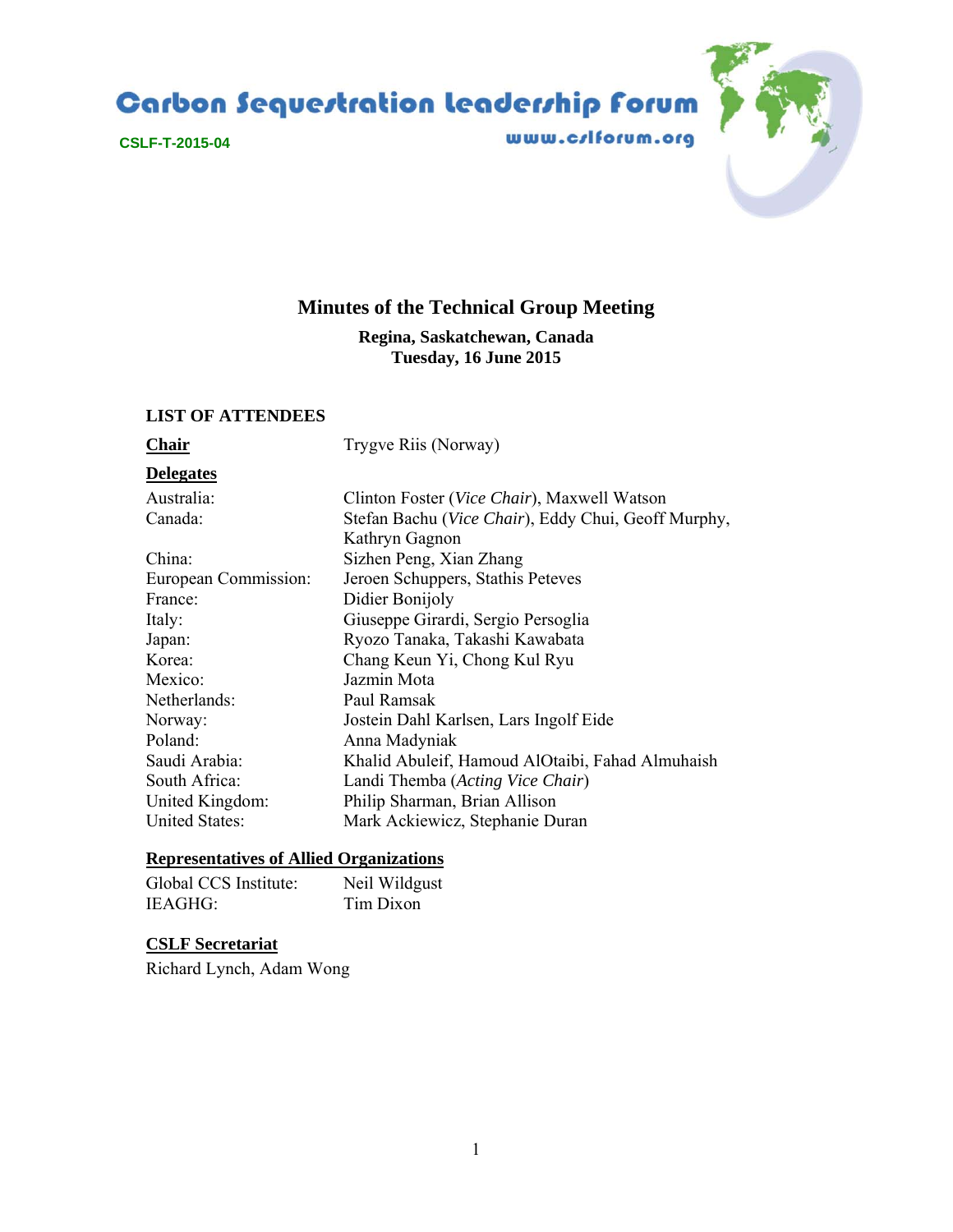# **Invited Speakers**

Michael Monea, President, Carbon Capture and Storage Initiatives, SaskPower John Schadan, President – Canada Operations, Westmoreland Coal Company Eddy Chui, Director, Clean Fossil Fuels, CanmetENERGY, Natural Resources Canada Mark Crombie, CCP3 Programme Manager, BP Group Technology David Bernier, Senior Principal Power Discipline Leader, Stantec Jinfeng Ma, Jingbian CCS Project Lead, Northwest University (China) Edward S. Rubin, Professor and Founding Member, Department of Engineering and Public Policy, Carnegie Mellon University Wayne Rowe, Senior Project Manager, Schlumberger Jonathan Carley, Vice President – Business Development, CO<sub>2</sub> Solutions, Inc.

### **Observers**

| Canada:               | Chunjiang An, Scott Hendrigh, Brett Henkel, Matt Nasehi,     |
|-----------------------|--------------------------------------------------------------|
|                       | Simon O'Brien, Scott Pittendrigh, Luc Rock, Floyd Wist,      |
|                       | Kyle Worth, Zewei Yu                                         |
| China:                | Wei Wang                                                     |
| Korea:                | Sung-ho Jo                                                   |
| Norway:               | Britta Paasch, Åse Slagtern                                  |
| United Kingdom:       | Aatif Baskanderi, Bill Buschle                               |
| <b>United States:</b> | Richard Esposito, Robert Hilton, Scott McDonald, Ed Steadman |

### **1. Chairman's Welcome and Opening Remarks**

The Chairman of the Technical Group, Trygve Riis, called the meeting to order and welcomed the delegates and observers to Regina. Mr. Riis mentioning that this is an important meeting because it prepares the Technical Group for the upcoming 6<sup>th</sup> CSLF Ministerial, in Saudi Arabia in November, and that some of the items on the agenda are directly relevant to the Ministerial.

Mr. Riis stated that two currently active task forces will be providing updates, as will the Projects Interaction and Review Team which has researched and developed a draft Interim Report on the CSLF Technology Roadmap. This Interim Report, once finalized, will be a Technical Group deliverable at the Ministerial. Another deliverable for the Ministerial will be a report on supporting development of  $2<sup>nd</sup>$  and  $3<sup>rd</sup>$  generation  $CO<sub>2</sub>$ capture technologies. This is one of the four main initiatives of the Policy Group's action plan and the report on this topic will be prepared jointly with the Policy Group.

In closing, Mr. Riis also mentioned that the current meeting is perhaps the most contentrich of any Technical Group meeting ever, with many presentations of interest to attendees. This includes a presentation about the Jingbian CCS Project, which has been nominated by China and Australia for CSLF recognition.

# **2. Meeting Host's Welcome**

Michael Monea, President of SaskPower's Carbon Capture and Storage Initiative, provided a brief welcoming message for the CSLF meeting. CCS is now in a critical period, where the large-scale first-of-a-kind projects like SaskPower's Boundary Dam Project are showing that it is possible for coal-fueled power plants to have very low carbon emissions. Mr. Monea stated CSLF recognition for the Boundary Dam Project has provided it an additional level of positive attention, and he hoped the visit to the project later in the week would be enlightening.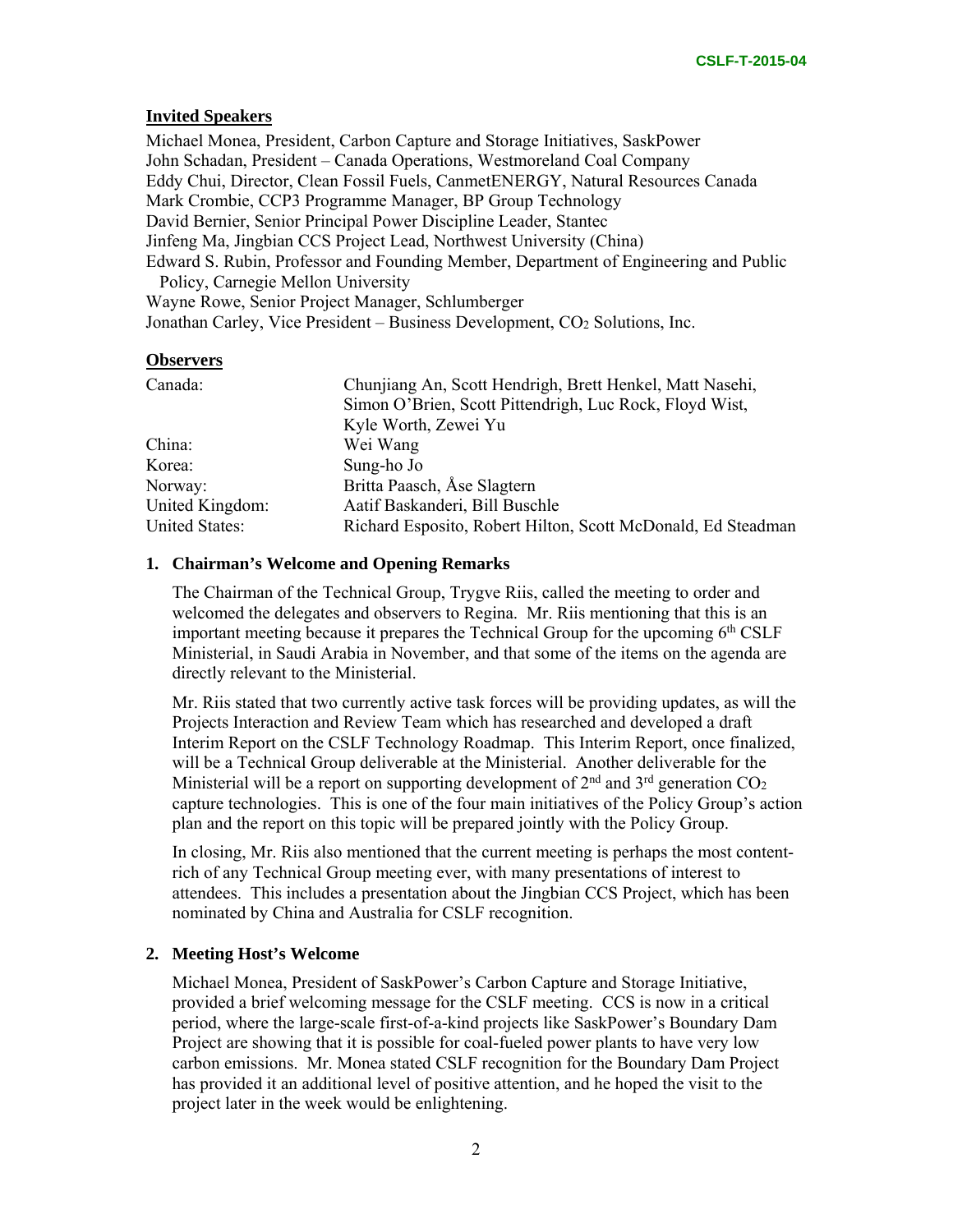### **3. Introduction of Delegates**

Technical Group delegates present for the meeting introduced themselves. Sixteen of the twenty-three CSLF Members were present, including representatives from Australia, Canada, China, the European Commission, France, Italy, Japan, Korea, Mexico, the Netherlands, Norway, Poland, Saudi Arabia, South Africa, the United Kingdom, and the United States. Observers representing Canada, China, Korea, Norway, the United Kingdom, and the United States were also present.

### **4. Adoption of Agenda**

The Agenda was adopted with the small change of rearranging the order of two presentations in the morning session because of a schedule conflict for one of the invited speakers.

### **5. Approval of Minutes from Warsaw Meeting**

The Minutes from the October 2014 Technical Group Meeting were approved with no changes.

### **6. Report from CSLF Secretariat**

Richard Lynch provided a report from the Secretariat which covered the status of action items from the October 2014 meeting in Poland and some of the highlights from that meeting.

Mr. Lynch stated that there were six Action Items from the October 2014 meeting, five of which are now complete. There was one deferred Action Item, where Australia's delegation had been requested to prepare a background paper on how gas stream compositions could affect the performances of CO2 capture solvents. Discussion of this topic may occur at a future Technical Group meeting. In addition to these Action Items, consensus was reached by the Technical Group on the following items:

- The Norcem CO<sub>2</sub> Capture Project is recommended by the Technical Group to the Policy Group for CSLF recognition. (*note: The project received CSLF recognition at the Policy Group's meeting two days later*.)
- The Review of  $CO<sub>2</sub>$  Storage Efficiency in Deep Saline Aquifers Task Force has concluded its work and will disband following publication of its journal paper.
- The Technical Group will not form a task force to address the Action Plan item on "CCS with the Industrial Emissions Sources".
- The Technical Group will not yet form a task force to address the Action Plan item on "Energy Penalty Reduction".
- The Technical Group will continue its collaboration with the Policy Group on "Supporting Development of 2nd and 3rd Generation CCS Technologies" with Norway the lead for all technical-related components. Other task force members will include Japan, Korea, the United Kingdom, the United States, and the IEAGHG.

Concerning the October 2014 meeting, Mr. Lynch mentioned that the overall meeting included a site visit to the lignite-fueled Bełchatów Power Plant in central Poland. Bełchatów is the largest thermal power plant in Europe and accounts for 20% of Poland's total electricity production. An 858-megawatt unit at the power plant has been made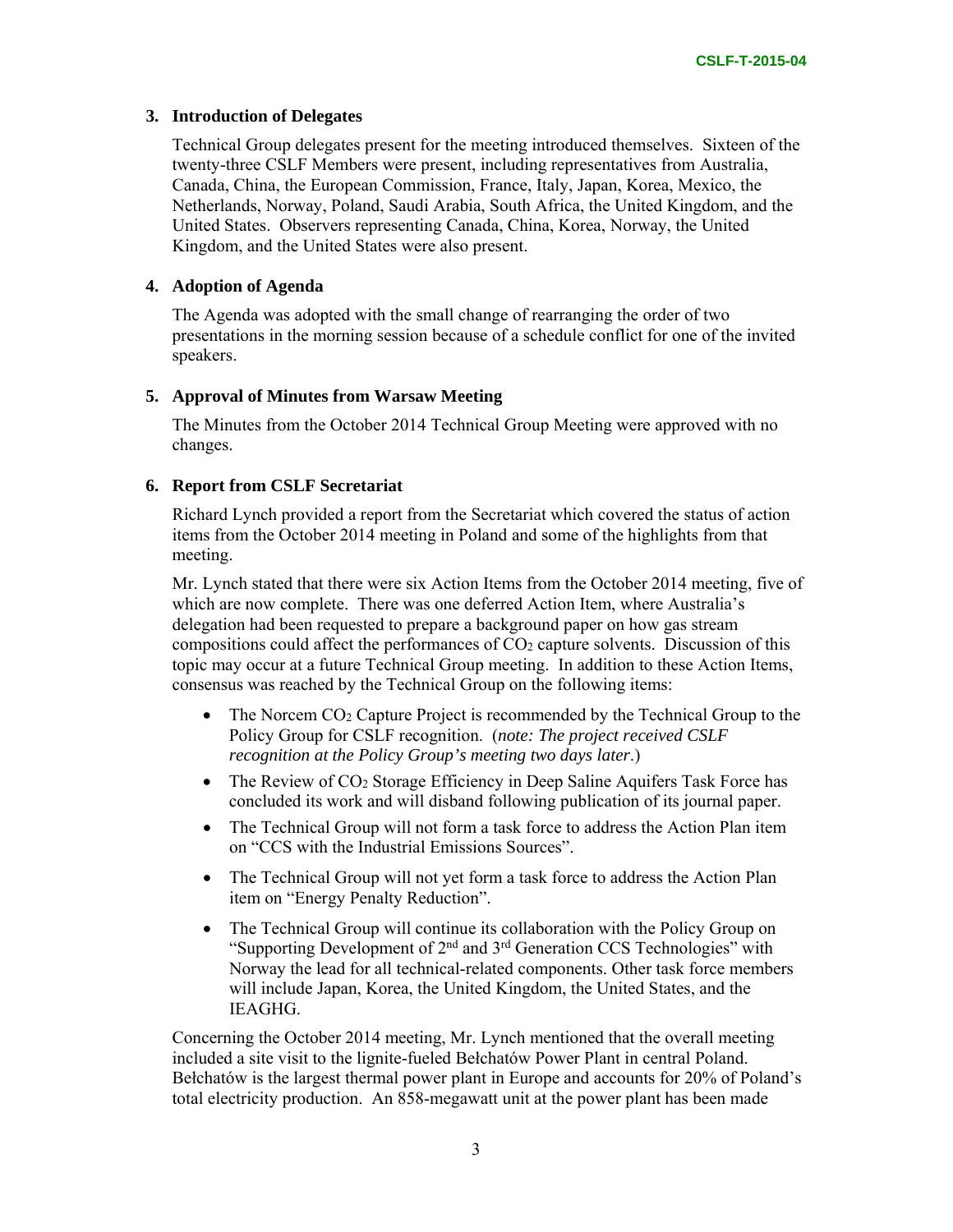CCS-ready but the project has not moved forward due to cost and public acceptance issues. The site visit included an extensive Q&A session with power plant management, which provided a much better understanding of why the project is on hold.

### **7. Coal's Perspective in a CCS Environment**

John Schadan, President of Westmoreland Coal Company's Canada Operations, provided a short presentation on how the coal industry perceives CCS. Westmoreland is currently the 6th largest coal producer in North America and supplies fuel for more than coal-fired units, fifteen of which are in the western Canadian provinces of Alberta and Saskatchewan.

Mr. Schadan stated that with the global push toward a low-carbon future, coal producers have a stake in the success of CCS. In Canada, stringent federal emissions standards have made power companies look away from conventional coal-fueled power plants for new electricity sources, but commercialization of CCS would allow coal to remain a part of the fuel mix. This will be important in the next several decades, as existing coal-fueled units in Canada reach the end of their mandated 50-year lifetime. The long-term survival of the coal industry will depend on innovations like CCS to allow the continued use of coal, and the manner in which coal and power industries engage their stakeholders will play a large part on how broadly inclusive solutions are developed. Mr. Schadan closed his presentation by also mentioning that continued R&D is essential and that countries should continue to support development of the new generation of CCS technologies that will maintain coal's relevancy as a cost-effective fuel.

### **8. Overview of CCS Activities in Canada**

Eddy Chui, Director of CanmetENERGY's Clean Fossil Fuels Program at Natural Resources Canada, gave a presentation that summarized Canada's extensive ongoing CCS program and related activities. Canada's overall strategy for advancing CCS includes implementing large-scale demonstration projects to prove technologies while learning-from-doing, sharing Canadian knowledge and expertise outside of Canada, improving the CCS business case through development of  $2<sup>nd</sup>$  and  $3<sup>rd</sup>$  generation CCS technologies, and promoting innovation in Canada's clean energy technology sector. Canada has been a leader in the CCS field with more than three decades of RD&D experience. Since 2008, the Canadian Government has invested more than C\$580 million in R&D and large-scale projects, with provincial governments contributing another C\$1.2 billion in funding. Additionally, the provincial utility SaskPower has invested more than C\$2 billion in CCS, which has resulted in its Boundary Dam Project.

Dr. Chui stated that there are currently four large-scale CCS projects in Canada that are in operation or under construction. Besides the Boundary Dam Project, which began operations in October 2014, the Weyburn-Midale Project has been in operation since the year 2000. The Quest Project is expected to begin operations before the end of 2015 and the Alberta Carbon Trunk Line Project is scheduled to be operational in 2017. In addition, the Aquistore Project, which commenced operations earlier in 2015, is a largescale project which has created permanent storage for CO2 from the Boundary Dam Project.

Dr. Chui also provided a sampling of the CCS projects and activities being supported by private sector companies in Canada. These include Saskatchewan-based HTC CO2 Systems, which has a pilot project for testing an advanced post-combustion CO2 capture process, Quebec-based CO2 Solutions, which is developing an enzyme-enabled CO2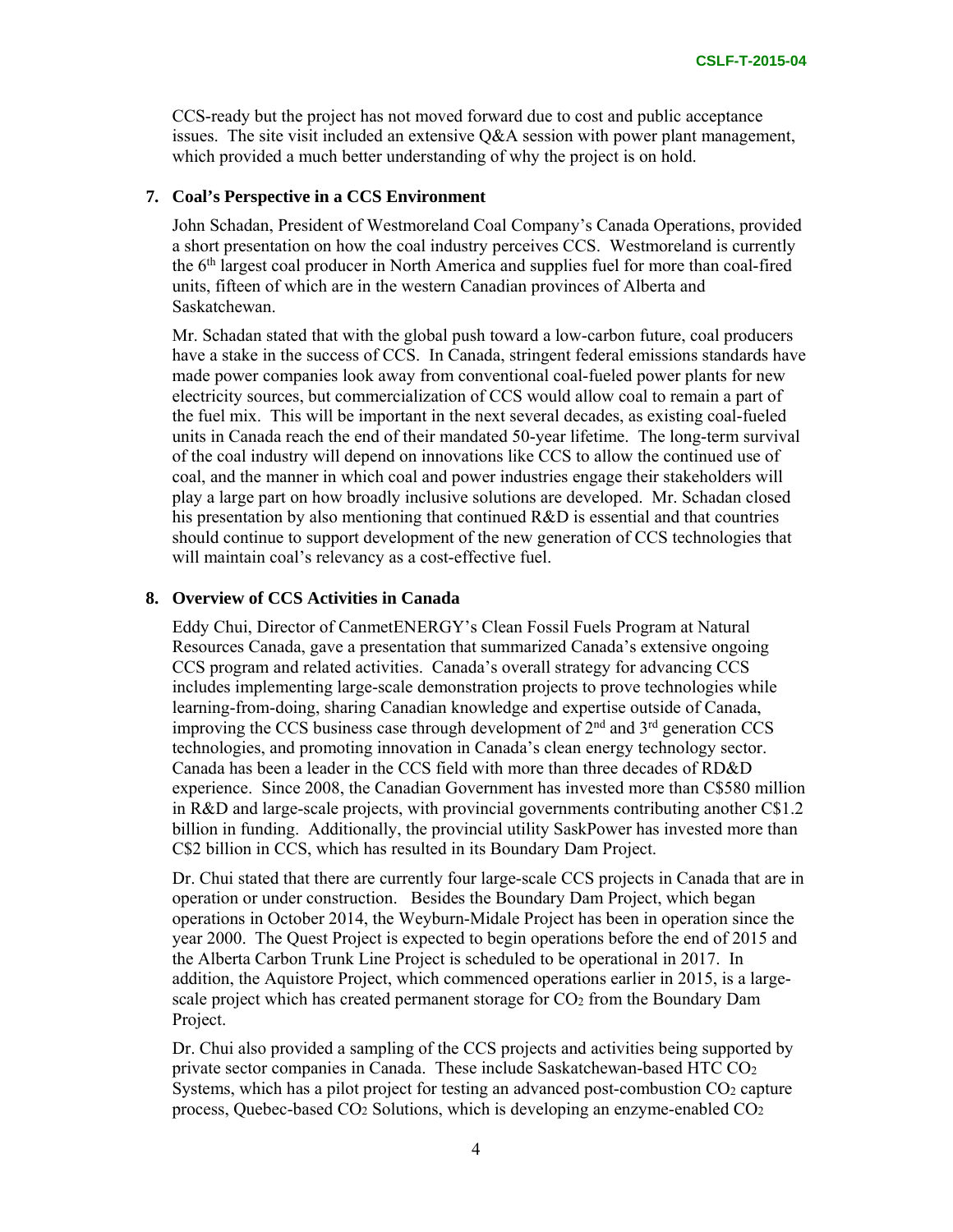capture technology, British Columbia-based Inventys Thermal Technologies, which is working toward pilot-scale demonstrations of a new post-combustion CO<sub>2</sub> capture technology, Nova Scotia-based CarbonCure Technologies, which has developed a technology for sequestering  $CO<sub>2</sub>$  in concrete, and SaskPower, which has built a new  $CO<sub>2</sub>$ capture test facility for evaluation of amine-based post-combustion technologies. In addition, the Government of Canada, through Natural Resources Canada, is also supporting a portfolio of CCS-related technologies under development, and these include pressurized oxyfuel combustion, supercritical CO2 turbines, pressurized chemical looping combustion, and CO2 utilization.

Dr. Chui closed his presentation by stating that Canada has parlayed its natural CCS advantage and strong R&D foundation into a position of global leadership, and is contributing to the global effort to advance CCS. Going forward, Canada's focus will be on strengthening the CCS business case through continued  $R&D$ , while collaborating with key international partners and participation in multilateral organizations such as the CSLF.

### **9. Update from the IEA Greenhouse Gas R&D Programme (IEAGHG)**

Tim Dixon gave a presentation about the IEAGHG and its continuing collaboration with the CSLF's Technical Group. The IEAGHG was founded in 1991 with the mission to provide information about the role of technology in reducing greenhouse gas emissions from use of fossil fuels. The focus is on CCS, and the goal of the organization is to produce information that is objective, trustworthy, and independent, while also being policy relevant but not policy prescriptive. The "flagship" activities of the IEAGHG are the technical studies and reports it publishes on all aspects of CCS, the nine international research networks about various topics related to CCS, and the biennial GHGT conferences, the next one in November 2016 in Switzerland.

Mr. Dixon mentioned that since 2008 the IEAGHG and CSLF Technical Group have enjoyed a mutually beneficial relationship which allows each organization to cooperatively participate in the other's activities. This has included mutual representation of each at CSLF Technical Group and IEAGHG Executive Committee (ExCo) meetings, and also the opportunity for the Technical Group to propose studies to be undertaken by the IEAGHG. These, along with proposals from IEAGHG ExCo members, go through a selection process at semiannual ExCo meetings. So far there have been four IEAGHG studies that originated from the CSLF Technical Group: "Development of Storage Coefficients for CO2 Storage in Deep Saline Formations" (March 2010), "Geological Storage of CO2 in Basalts" (September 2011), "Potential Implications of Gas Production from Shales and Coal for CO2 Geological Storage" (November 2013), and "Life Cycle Assessment of Carbon Capture, Utilization and Storage (CCUS) – Benchmarking". This benchmarking study will actually be a workshop with a resulting report, with the workshop taking place in the early part of 2016.

### **10. Update from the Global Carbon Capture and Storage Institute (GCCSI)**

Neil Wildgust provided a concise update on GCCSI's technical focus for 2015 and beyond. The current emphasis is on the cost of  $CO<sub>2</sub>$  capture and how  $CO<sub>2</sub>$  storage projects can be facilitated and expedited. For  $CO<sub>2</sub>$  capture, while it is clear that  $1<sup>st</sup>$ generation projects will deliver important lessons, it will require continued R&D to develop the  $2<sup>nd</sup>$  and  $3<sup>rd</sup>$  generation technologies that are crucial to achieving cost and performance goals for the 2020-2025 timeframe.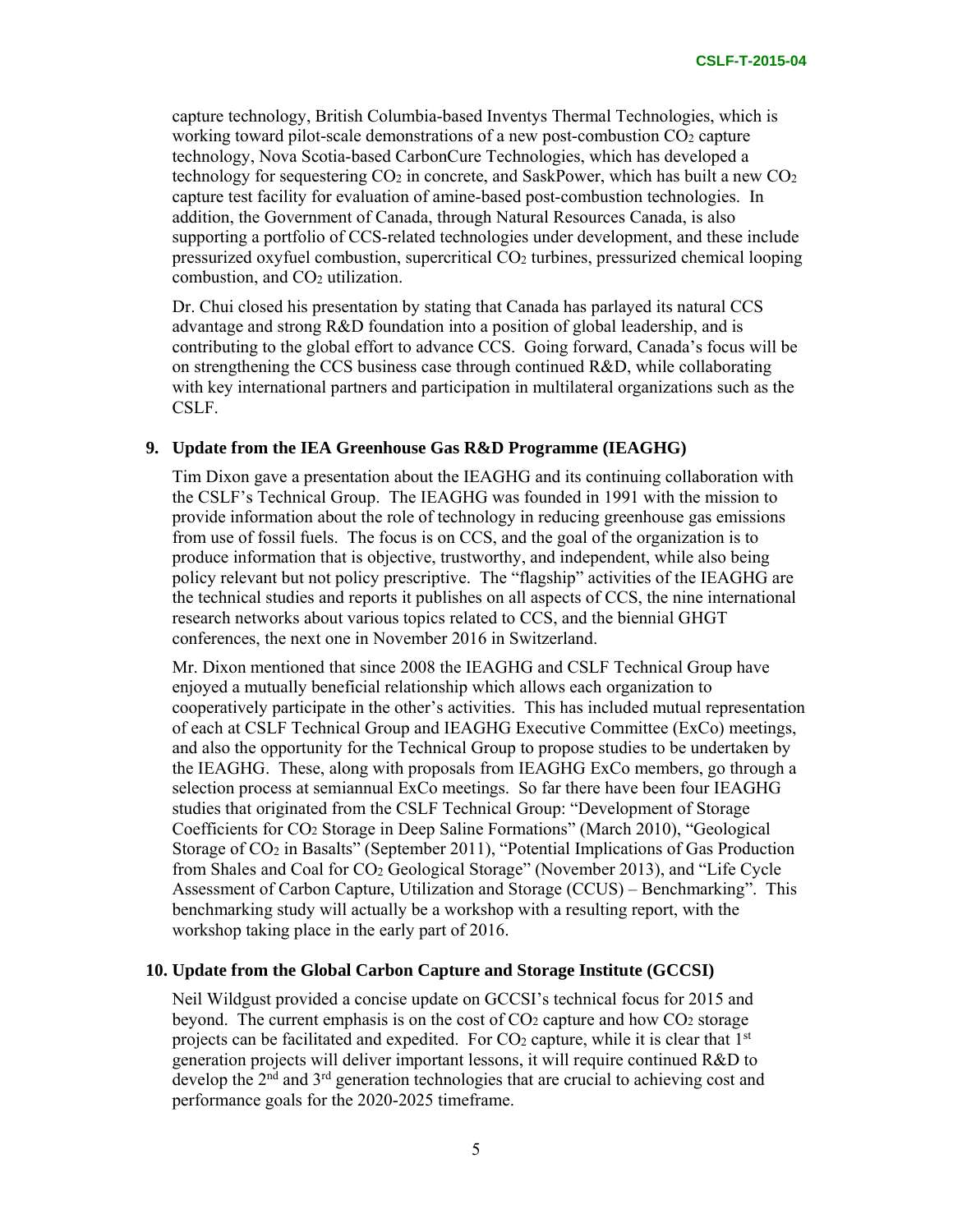Mr. Wildgust stated that the GCCSI, as part of its report *The Global Status of CCS: 2015* has examined R&D projects globally to determine energy and capital cost impacts that would affect the development and deployment of the next generations of CO<sub>2</sub> capture technologies. These two factors, together, currently account for more than 50% of the increase in cost of electricity that would result from the implementation of CCS at a fossil fuel power plant. Concerning CO2 storage, Mr. Wildgust stated that the international global warming scenario that would limit the increase to  $2^{\circ}$ C would require more than 2 gigatonnes storage of  $CO<sub>2</sub>$  annually by the year 2030 and more than 7 gigatonnes storage annually by the year 2050. One issue is that greenfield  $CO<sub>2</sub>$  storage sites can take up to ten years to assess and characterize, and a bigger issue is that industry currently has no incentive to undertake storage exploration. As part of its *The Global Status of CCS: 2015*  report, the GCCSI has accomplished a global review of storage resource assessments and concluded that adequate resources exist to allow commercial deployment for CO<sub>2</sub> storage, but different regions of the world have differing emphases on the types of storage projects that would be achievable. Mr. Wildgust concluded his presentation by mentioning that knowledge sharing is imperative if  $CO<sub>2</sub>$  storage is to expeditiously move beyond the current first-of-a-kind generation of demonstration projects, and that the GCCSI has set up a series of knowledge-sharing networks for that purpose.

### **11. CSLF-recognized CO2 Capture Project – Phase 3 Results**

Mark Crombie, BP Group Technology's Programme Manager for the CO2 Capture Project (CCP), gave a presentation which provided a detailed overview of the recentlyconcluded third phase of the project. Mr. Crombie stated that the CCP began in the year 2000 as a partnership of several energy companies, with the overall goal to demonstrate technologies which will reduce the cost and accelerate deployment of CCS. The third phase of the project (CCP3) had the specific objective of producing a fuller picture of the integrated costs for CCS and consisted of four work teams (supported by economic modeling):

- Capture, aimed at reducing the cost of  $CO<sub>2</sub>$  capture;
- Storage Monitoring and Verification (SMV), aimed at increasing understanding and developing methods for safely storing and monitoring  $CO<sub>2</sub>$  in the subsurface;
- Policy and Incentives, aimed at providing technical and economic insights needed by stakeholders and to keep track of ever-evolving legal and policy frameworks; and
- Communications, aimed at providing outreach of project outcomes to stakeholders and the general public.

Mr. Crombie stated that for CCP3, two CO<sub>2</sub> capture scenarios were developed and examined:

- Field demonstration of fluid catalytic cracking oxy-firing capture technology, with Petrobras in Brazil, which developed operability and scale-up data; and
- Field demonstration of oxy-fired once-through steam generation, with Cenovus Energy and other partners in Canada, which confirmed the technical viability of the process.

Mr. Crombie mentioned that the SMV Program was comprised of several areas of investigation, including well integrity, subsurface processes, monitoring & verification, and field-trialing. The Policy and Incentives Program is contributing to the development of legal and regulatory frameworks via documentation of project experiences with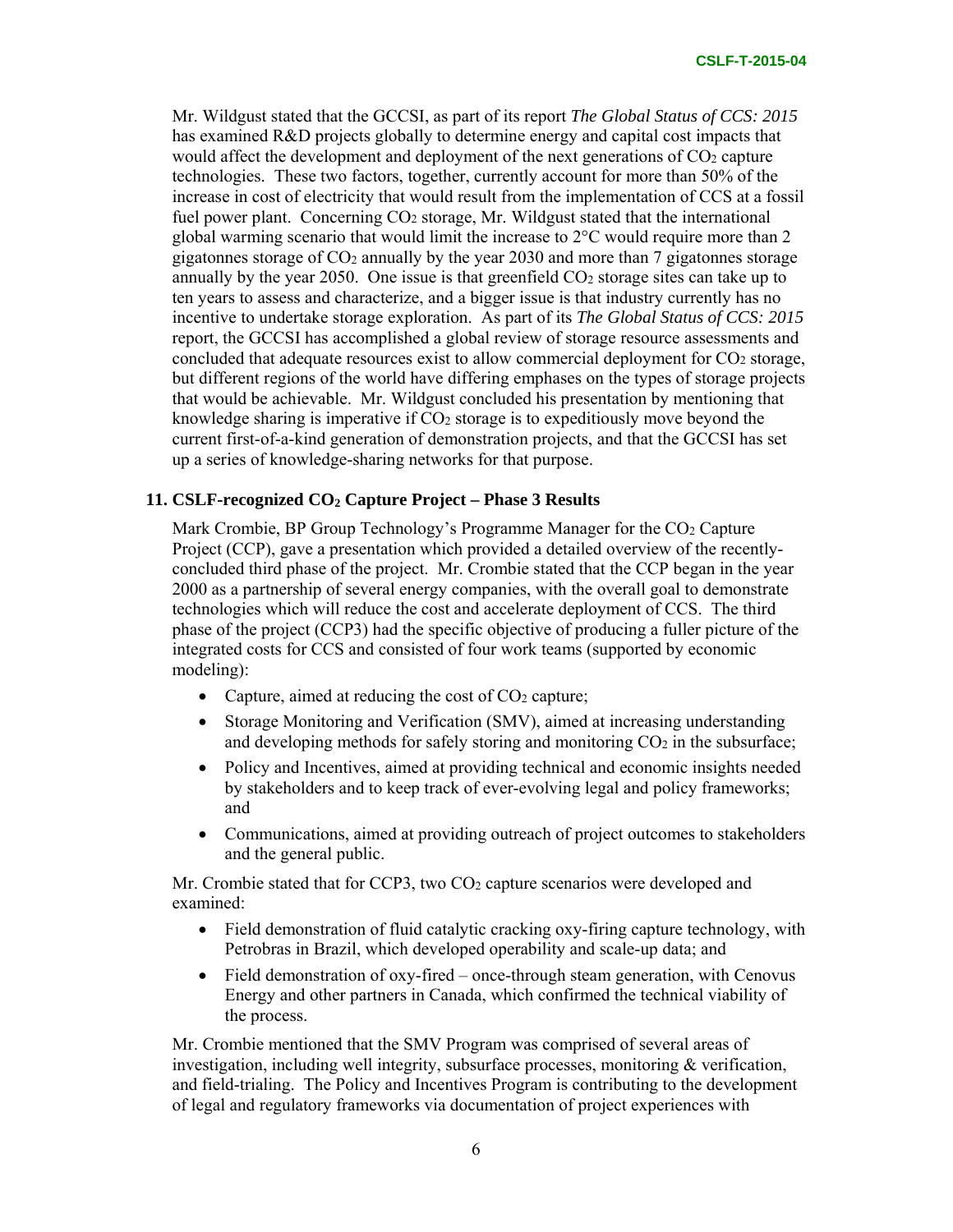regulatory processes. The CCP3 Communications Program has promulgated project results via the project website and at conferences and meetings such as this CSLF event.

Concerning the  $4<sup>th</sup>$  phase of the CCP, Mr. Crombie stated that the focus would be on assessing "breakthrough" technologies that could result in a substantial improvement in CO2 capture costs. Many of these technologies would be suitable for non-utility use such as in refineries and natural gas operations. The storage part of CCP4 would have an emphasis on well integrity. Mr. Crombie ended his presentation by mentioning that CCP4 activities will build on its previous experience and expertise, and the project will welcome new partners and collaborate with others to ensure continued success.

# **12. Report from the CSLF Projects Interaction and Review Team (PIRT) and Update on the CSLF Technology Roadmap (TRM)**

The PIRT Chair, Clinton Foster, gave a short presentation that summarized the previous day's PIRT meeting. The PIRT currently has two main types of responsibilities. "Business As Usual" (BAU) activities include monitoring and measuring progress of the portfolio of CSLF-recognized projects, investigation of any new projects proposed for CSLF recognition, and organizing CSLF Technology Workshops. In parallel to this, the PIRT also has primary responsibility for updating the TRM.



# **PIRT Action Time Line - detail**

Dr. Foster stated that during its previous day meeting, the PIRT had evaluated the Jingbian CCS Project as a first step in the CSLF recognition process and had reviewed the draft TRM Interim Report, whose finalized version will be a deliverable to the upcoming CSLF Ministerial Meeting. The TRM Interim Report is intended to report on ten technology needs areas that were identified by the 2013 edition of the TRM, specifically on the perceived amount of progress being made in each of these areas and on barriers which are inhibiting this progress.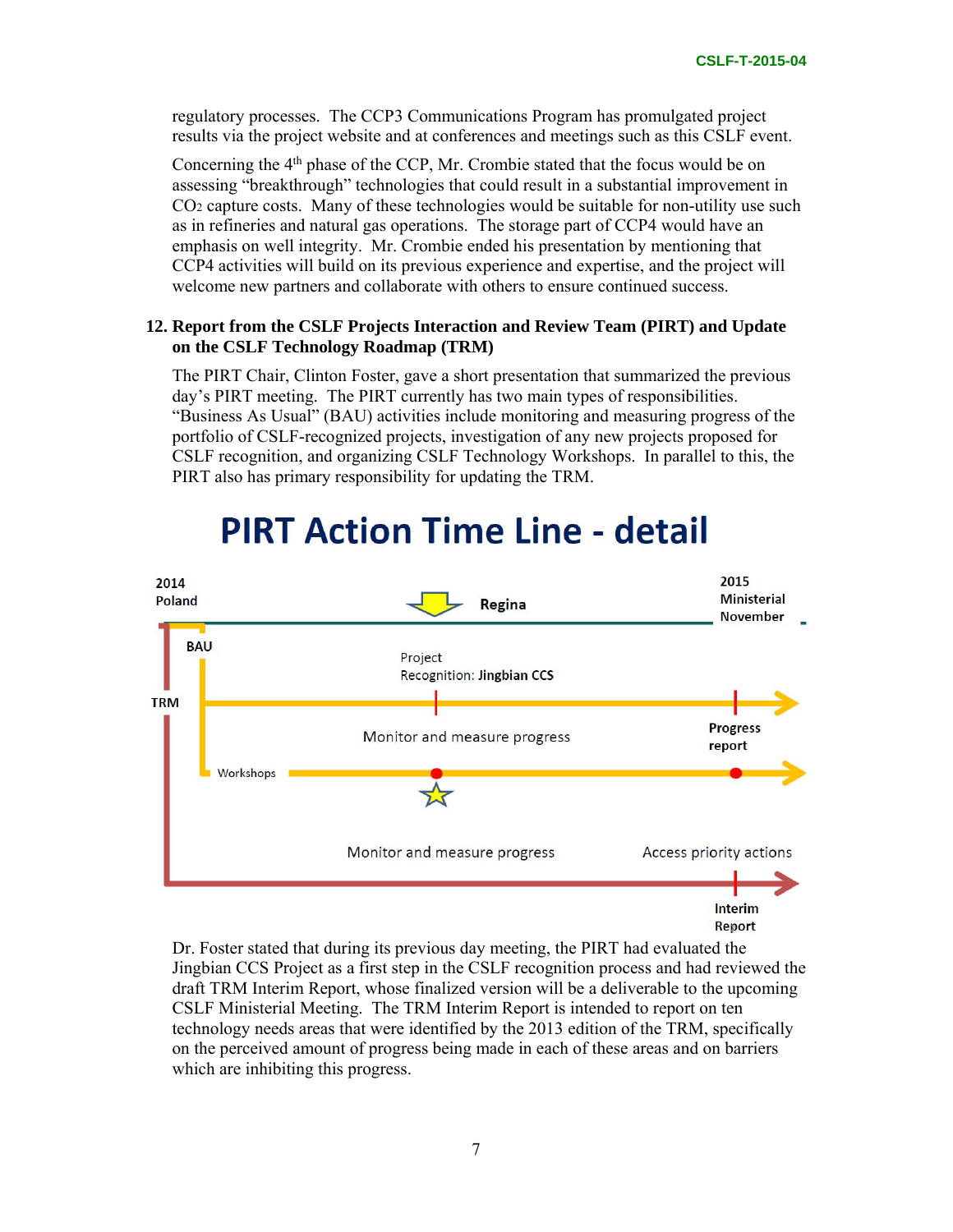Specific outcomes from the meeting were:

- The PIRT recommends approval by the Technical Group for the Jingbian CCS Project.
- The PIRT believes that the draft TRM Interim Report needs a substantial rewrite.

Concerning the second outcome, Dr. Foster stated that the draft report was deficient because perceived progress in any of the ten technology needs areas was being inexactly described due to adverse influences by economic and policy barriers. For instance, the draft TRM Interim Report, taking into account all kinds of barriers, indicates that  $1<sup>st</sup>$ generation technologies to conduct large-scale CO2 storage were perceived as showing only very slow to moderate progress for being developed and implemented. However, from a purely a technical viewpoint, actually there are no significant technology barriers in this area. Several delegates pointed out that this disconnect most likely occurred because the survey questionnaire asked for evidence-based opinions on "progress in both application and adaptation" of CCS technologies and not "technology readiness". Another problem with the draft report is that  $2<sup>nd</sup>$  and  $3<sup>rd</sup>$  generation concepts, described in the report, do not apply to all ten technology needs areas.

There was extended discussion on what kinds of remedial actions were needed and in the end, the following plan was adopted:

- The TRM Interim Report will be rewritten, incorporating new information about the current status of technology for the ten technology needs areas.
- The PIRT working groups who wrote the ten sections describing progress for the technology needs areas will solicit opinions from world-class experts in these areas, from purely a technology viewpoint, on the degree of technical readiness.
- The Secretariat will collect these expert opinions and use them to produce new graphics for the report.
- The PIRT working groups which wrote the ten sections will also do the re-writes of these sections. The rewrites will de-emphasize  $2<sup>nd</sup>$  and  $3<sup>rd</sup>$  generation technologies (including removal of the graphics for  $2<sup>nd</sup>$  and  $3<sup>rd</sup>$  generation technologies) and eliminate any descriptions that are not applicable or relevant.
- The Secretariat will coordinate the overall rewrite process and do any rewrites to other parts of the report. The goal is for a new draft to be completed by about the end of August.

Technical Group delegates were also requested to provide the Secretariat their comments on the existing draft of the report by the end of August.

### 13. Full-Scale Design of a Post-Combustion CO<sub>2</sub> Capture Process for a Gas-Fired Plant

David Bernier, Senior Principal Power Discipline Leader for Stantec, gave a luncheon presentation that described concept study details for the planned CCS project at Statoil's Mongstad facility in Norway. The gas-fueled power plant at Mongstad was to have been a combined heat and power (CHP) facility, producing 280 megawatts of electricity and 350 megawatts of thermal energy. Mr. Bernier stated that a comprehensive evaluation of the CCS project, including an engineering feasibility study, a technology qualification program, and an engineering concept (pre-FEED) study, was conducted over about a two year period before the project was terminated.

Concerning the pre-FEED study, Mr. Bernier stated that the engineering scope included many different modules: flue gas handling, the  $CO<sub>2</sub>$  removal and compression systems,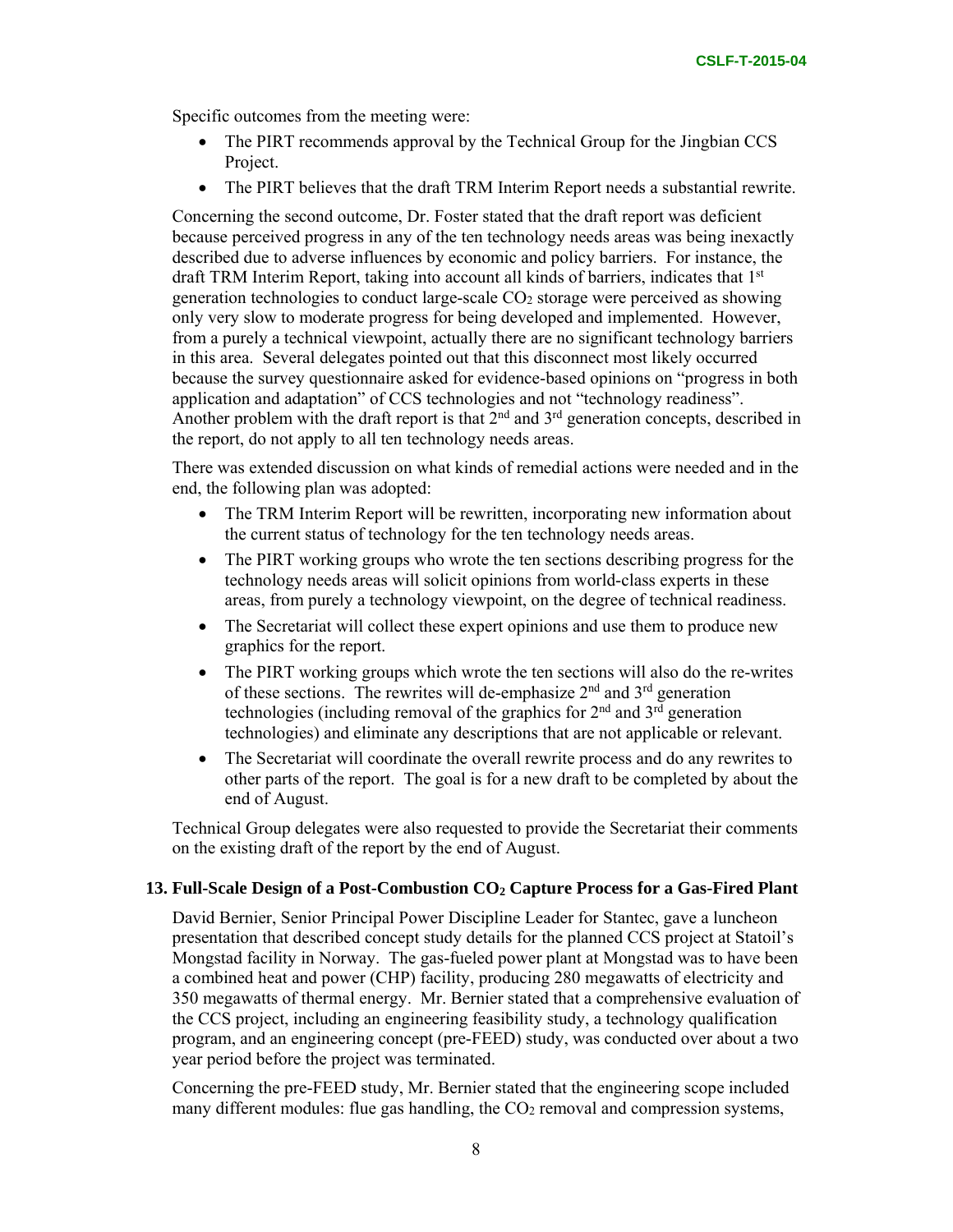waste water treatment, the power distribution system, solvent storage, and the cooling water system. The technical approach focused on critical equipment, and utilized 3D modeling which resulted in a realistic design that would have facilitated construction of the project. The pre-FEED study also included numerous health and safety reviews, which were inputs to the site safety plan. Mr. Bernier illustrated his presentation with timeline depictions of the construction process, and concluded by stating that even though this project in the end did not go forward, it still resulted in useful information that could be beneficial in the design of future similar large-scale CCS projects.

### **14. Review and Approval of Project Proposed for CSLF-Recognition: Jingbian CCS Project**

Jinfeng Ma, representing Northwest University of China, gave a presentation about the Jingbian project. This integrated large-scale pilot project, located at a coal-to-chemicals company in the Ordos Basin of China's Shaanxi Province, is capturing CO2 from a coal gasification plant via a commercial chilled methanol process, transporting the  $CO<sub>2</sub>$  by tanker truck to a nearby oil field, and utilizing the  $CO<sub>2</sub>$  for EOR. The overall objective is to demonstrate the viability of a commercial EOR project in China. The project includes capture and injection of up to about 50,000 tonnes per year of CO2. There will also be a comprehensive measurement, monitoring and verification (MMV) regime for both surface and subsurface monitoring of the injected  $CO<sub>2</sub>$ . This project is intended to be a model for efficient exploitation of Shaanxi Province's coal and oil resources, as it is estimated that more than  $60\%$  of stationary source  $CO<sub>2</sub>$  emissions in the province could be utilized for EOR.

After a brief discussion, there was consensus to recommend to the Policy Group that the Jingbian Project receive CSLF recognition.

# 15. Final Report from Task Force on Review of CO<sub>2</sub> Storage Efficiency in Deep Saline **Aquifers**

Task Force Chair Stefan Bachu provided a brief update on the task force and its results. The task force was established at the November 2013 meeting in Washington, with the mandate to critically review, compile and report on relevant literature published since the 2007 final report by the CSLF Task Force for Review and Identification of Standards for CO2 Storage Capacity Estimation. Storage capacity estimates can be "static" (i.e., based on pore volume) or "dynamic" (i.e., based on injectivity and pressure build-up). The mandate of the task force was to review, compile, and report on published literature since the 2007 final report of the previous task force, and also to review and evaluate the applicability of various published values for the storage efficiency coefficient 'E', which is the amount of  $CO<sub>2</sub>$  which can be stored in a unit of aquifer pore volume

Dr. Bachu stated that one of the main findings of the task force is that storage efficiency depends on many different elements. These include aquifer characteristics (many of them), operation characteristics (many of them), and regulatory constraints (e.g., "do not exceed" limitations). Another finding was that for atlas-type estimates of  $CO<sub>2</sub>$  storage resource at the aquifer/basin scale, storage efficiency coefficients of 2-3% should be used for P50 confidence. Further, for local-scale evaluations of  $CO<sub>2</sub>$  storage capacity, numerical (dynamic) estimates should be used, taking into account that storage capacity is pressure limited.

Dr. Bachu stated that a paper titled "Review of CO2 Storage Efficiency in Deep Saline Aquifers", authored by himself, will be published in the September 2015 issue of *The*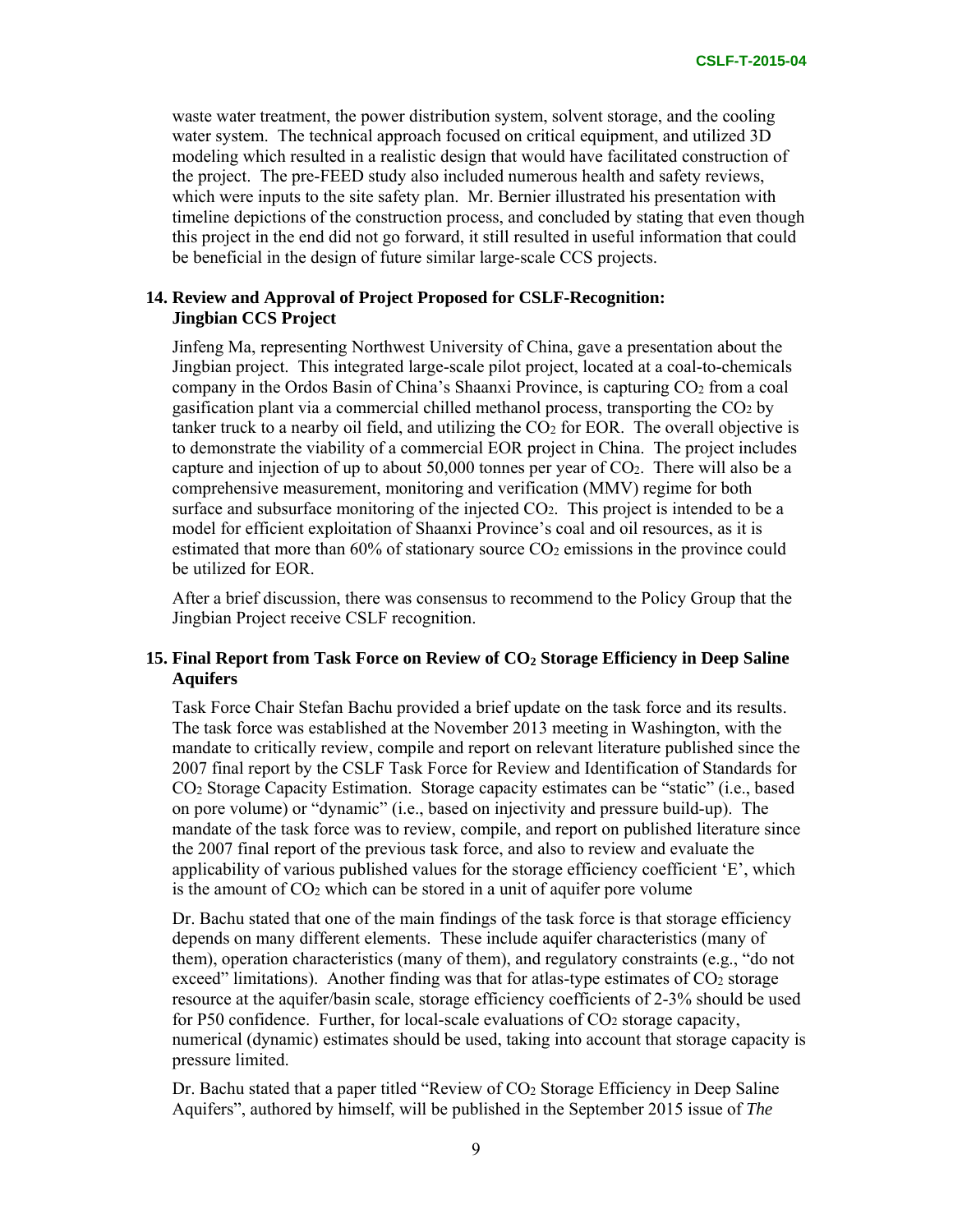*International Journal of Greenhouse Gas Control*, and this paper serves as the task force's final report. Dr. Bachu concluded his presentation by stating that the task force ended its activities in the 4<sup>th</sup> quarter of 2014 and has now disbanded.

# **16. Report from Task Force on Technical Barriers and R&D Opportunities for Offshore, Sub-Seabed Storage of CO2**

Task Force Chair Mark Ackiewicz gave a brief update on the task force and its activities. The task force was established at the March 2014 meeting with the mandate to identify technical barriers and R&D needs/opportunities for sub-seabed storage of CO2. Mr. Ackiewicz stated that the task force developed a draft outline of its final report in June 2014 and provided a status report to the Technical Group at its October 2014 meeting. Since then, a first draft of the final report has been completed and is under review by task force members.

Mr. Ackiewicz provided information about the report's structure, which will include sections on all aspects of sub-seabed  $CO<sub>2</sub>$  storage such as resource assessments,  $CO<sub>2</sub>$ transport aspects, wellbore management, risk analysis, monitoring tools, and regulatory requirements. Also, there will be a set of recommendations concerning knowledgesharing, storage capacity assessments, CO2 transport infrastructure, offshore CO2-EOR, understanding of  $CO<sub>2</sub>$  impacts on the subsea environment, and monitoring technology development. Mr. Ackiewicz concluded his presentation by mentioning that there have been a total of 28 members on this task force, representing six countries and four continents. The various task force members are affiliated with government agencies, universities, research laboratories, industry, and non-governmental organizations, making this both the largest and most diverse task force ever for the Technical Group.

### **17. Report on the ISO and its CCS-related Activities**

Tim Dixon gave a short presentation about the International Organization for Standardization's Technical Committee on CO2 Capture, Transportation and Geological Storage (ISO/TC 265). This committee was convened in 2011 with the mission of preparing standards for the design, construction, operation, environmental planning, risk management, MMV, and other activities related to CCS. Mr. Dixon stated that there are currently six working groups, each with its own set of activities. The standards development procedure works through consensus and is a multi-stage process. New work item proposals are first made into a working draft, and those that gain consensus from the working group are made into a committee draft. At that point a greater degree of working group consensus is required to move the proposal into the "draft international standard" phase, which then requires a comments period and consensus of the working group's panel of experts to become an ISO standard.

Mr. Dixon stated that the ISO/TC 265 currently includes nineteen participating countries, nine observer countries, and also seven liaison organizations (including the CSLF). The committee as a whole has met five previous times since its formation with the sixth meeting scheduled for September 2015 in Norway.

### **18. The Outlook for Improved Carbon Capture Technology**

Edward S. Rubin, Professor and Founding Member of Carnegie Mellon University's Department of Engineering and Public Policy, gave a presentation that described the potential for future improvements for CO2 capture and what it would take to achieve them. Prof. Rubin stated that there are two principal measures of progress in  $CO<sub>2</sub>$  capture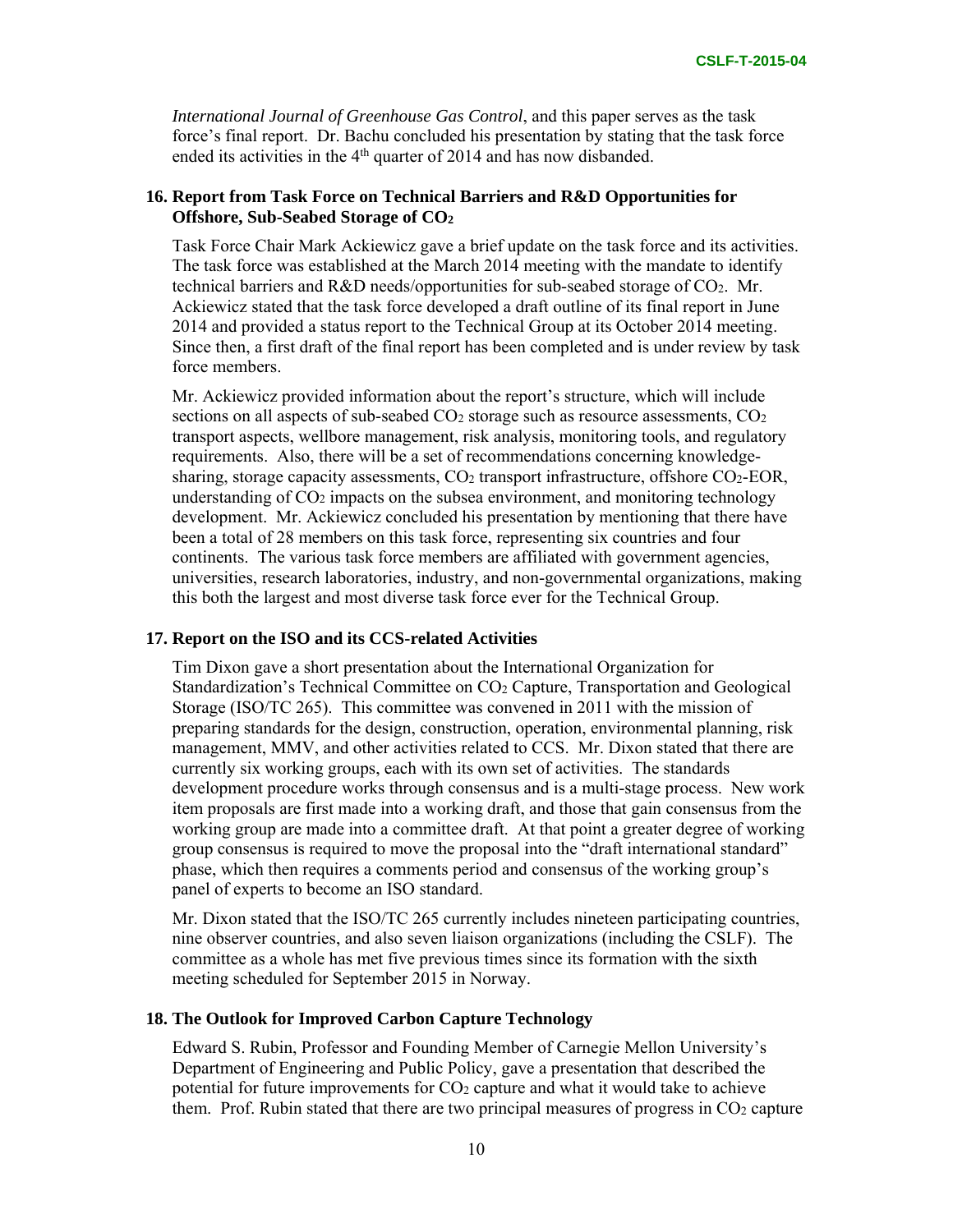technology: improvements in performance (e.g., higher capture efficiencies, lower energy penalties, increased reliability, and reduced life cycle impacts) and reductions in cost (e.g., capital cost, cost of electricity, cost of CO2 avoided, and cost of CO2 captured). Most improvement goals now focus on cost reduction, and a recent cost update study has found there have actually been significant increases in  $CO<sub>2</sub>$  capture cost since the time of the IPCC's Special Report on CCS (2005), even after adjusting all costs to constant 2013 US\$.

Prof. Rubin stated that there are three main ingredients for technology innovations that would reduce  $CO<sub>2</sub>$  capture costs: sustained  $R&D$ , markets for the technology, and especially, learning from experience with full-scale projects. Experience has shown that dramatic improvements in other low-carbon technologies and for other technologies for power plant emissions reductions have occurred once wide deployment of these technologies has occurred. Currently, the key barriers to global CCS deployment are policy-related. Without a policy requirement or strong incentive to reduce  $CO<sub>2</sub>$  emissions significantly, there is no reason to deploy CCS widely. Prof. Rubin closed his presentation by offering that although sustained  $R&D$  is essential to achieve lower  $CO<sub>2</sub>$ capture costs, learning from experience is actually the critical step. And in the end, it will be strong policy drivers to create markets for CCS that will spur innovations for significantly reducing the cost of CO<sub>2</sub> capture.

### **19. Well Injectivity Lessons Learned at SaskPower's Aquistore Project**

Wayne Rowe, Senior Project Manager for Schlumberger, provided a short technical status report on SaskPower's Aquistore Project, which focused on lessons learned and obstacles overcome while developing the  $CO<sub>2</sub>$  injection well. The project's injection well goes down to 4,300 meters in depth and passes through many different geologic layers to get to the four saline aquifer injection zones. The overall injection rate is determined by a series of injectivity tests which determine the maximum pressure at which the well can be operated during injection (typically 90% of the fracture pressure), and therefore the maximum CO<sub>2</sub> injection rate.

Mr. Rowe stated that during the initial injectivity test, in September 2012, a pressure spike occurred (the cause of which was not understood) that resulted in one of the four zones no longer being able to accept  $CO<sub>2</sub>$ , and this greatly reduced the  $CO<sub>2</sub>$  injection rate. Three years later the test was repeated, with the result that whatever had happened to cause this problem had not gone away. However, a diversion treatment of the well using ping-pong balls was able to seal perforations into the zones where pressure spikes had occurred which resulted in a much greater injectivity into the favored injection zones. Mr. Rowe concluded by stating that the overriding lessons learned from this experience on how to overcome problems of this nature would benefit future injection projects.

### **20. Enzymatic Technology for Low-Cost Carbon Capture**

Jonathan Carley, Vice President of Business Development for CO2 Solutions, gave a presentation that described a novel method for  $CO<sub>2</sub>$  capture that utilizes a robust bioengineered carbonic anhydrase enzyme as the capturing agent. This process improves on conventional liquid-phase  $CO<sub>2</sub>$  capture processes as it reduces the process energy requirement and does not create waste products. Mr. Carley stated that the process is now being demonstrated at pilot-scale (10 tonnes CO<sub>2</sub> capture per day) on the flue gas from a natural gas-fueled boiler (8.3% CO2 content). Initial results have shown a 90% capture rate. The cost of capture (including compression to 2,250 psi) has been estimated at C\$39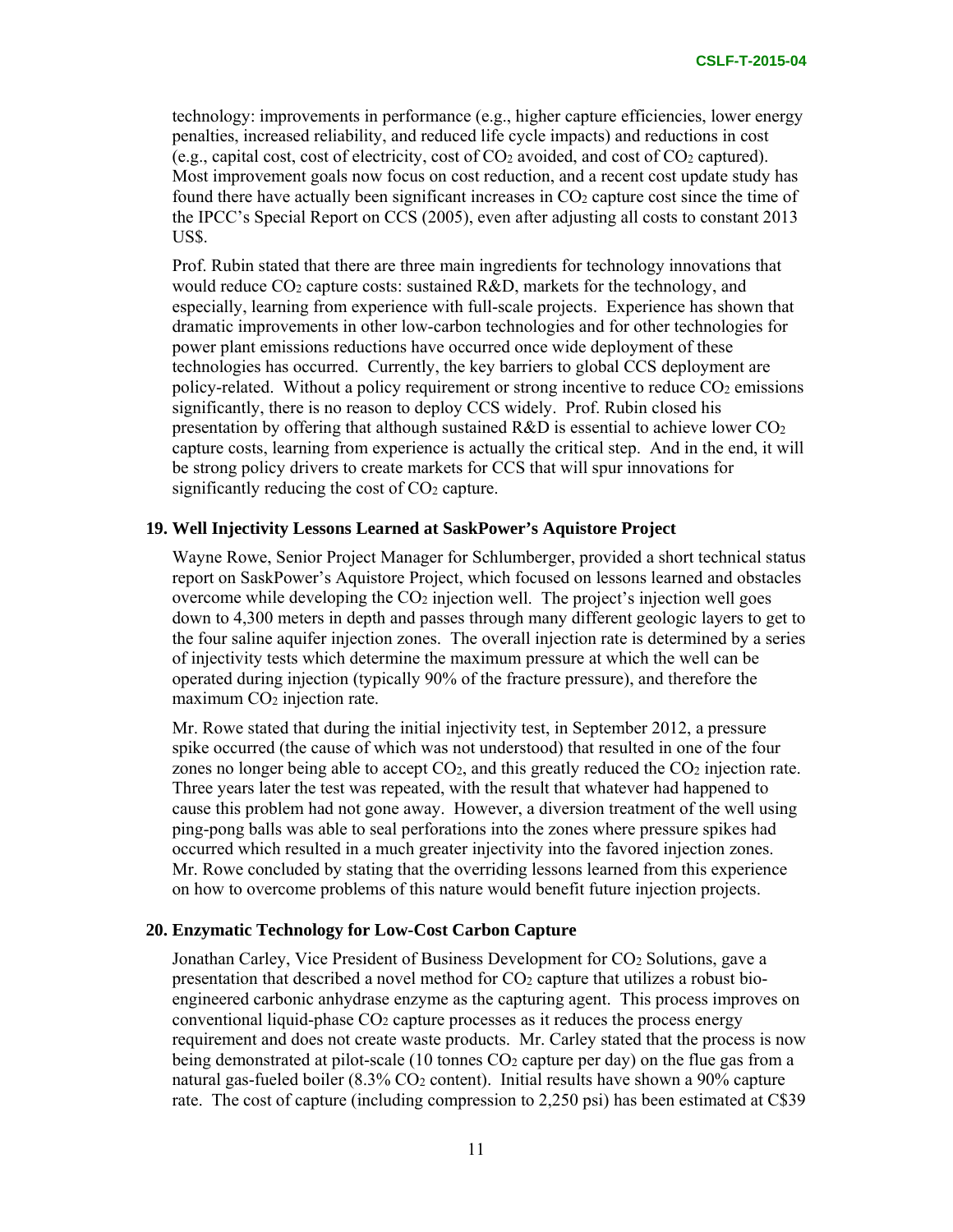per tonne, which would be a significant improvement over current commercial  $CO<sub>2</sub>$ capture processes.

Mr. Carley ended his presentation by summarizing some of the advantages of this new process: it utilizes an environmentally benign solvent, there is a smaller footprint for the capture unit than for conventional processes of the same scale, the solvent regeneration uses heat outside of the power plant steam cycle, and as a result there will be a lower total cost of CO2 capture. Mr. Carley stated that the pilot plant, located near Montreal, is scheduled for 2,500 hours operation (which began in May 2015) and is open for visits by any interested parties.

### **21. Review of Technical Group Action Plan**

Trygve Riis stated that the Secretariat had prepared a short update on the status of the Technical Group's Action Plan, and that after the end of 2015, if no new activities are initiated, the only ongoing task force would be the PIRT. In that regard, it would therefore be beneficial to expand the Technical Group's activities into some new areas. An extensive discussion ensued, with the outcome that a new working group was formed to develop additional Action Plan activities. Members of this working group are Australia (Maxwell Watson), Norway (Lars Ingolf Eide), Saudi Arabia (Ahmed Aleidan), the United Kingdom (Brian Allison and Philip Sharman), and the United States (Mark Ackiewicz). The CSLF Secretariat will assist in coordinating the working group's activities as needed. The working group was asked to complete its activities in time for the upcoming CSLF Ministerial.

# **22. Update from Joint Task Force on the Development of 2nd and 3rd Generation CCS Technologies**

Lars Ingolf Eide provided a status update on the Joint Policy-Technical Task Force on "Supporting Development of 2nd and 3rd Generation CCS Technologies". This task force has been established with Norway as the lead for the Technical Group and Canada the lead for the Policy Group. The technical mandate of the task force includes:

- Mapping/identifying  $2<sup>nd</sup>$  and  $3<sup>rd</sup>$  generation technologies under consideration in CSLF member countries, especially those that may mature in the 2020-2030 timeframe;
- Identifying major challenges facing development of these next generation technologies; and
- Using existing networks such as the International CCS Test Centre Network to map potential for testing these next generation technologies at existing test facilities.

Mr. Eide stated that a report is being prepared which will summarize existing information in the area of  $2<sup>nd</sup>$  and  $3<sup>rd</sup>$  generation  $CO<sub>2</sub>$  capture technologies, and that the report is being organized to provide descriptions of the technologies and their development pathways as well as information on existing CCS test centers where some of these technologies could be scaled-up. Due to resource and time limitations, the report groups technologies into four categories: post-combustion, pre-combustion, oxy-combustion, and other emerging technologies. Individual technology summaries provide a description of the technology, an assessment of its maturity, a description of challenges it faces, a list of the companies and organizations that are involved in development, a description of the kinds of R&D still needed for maturity, any environmental impacts of the technology, and the types of industries where the technology could see use. Mr. Eide stated that the report does not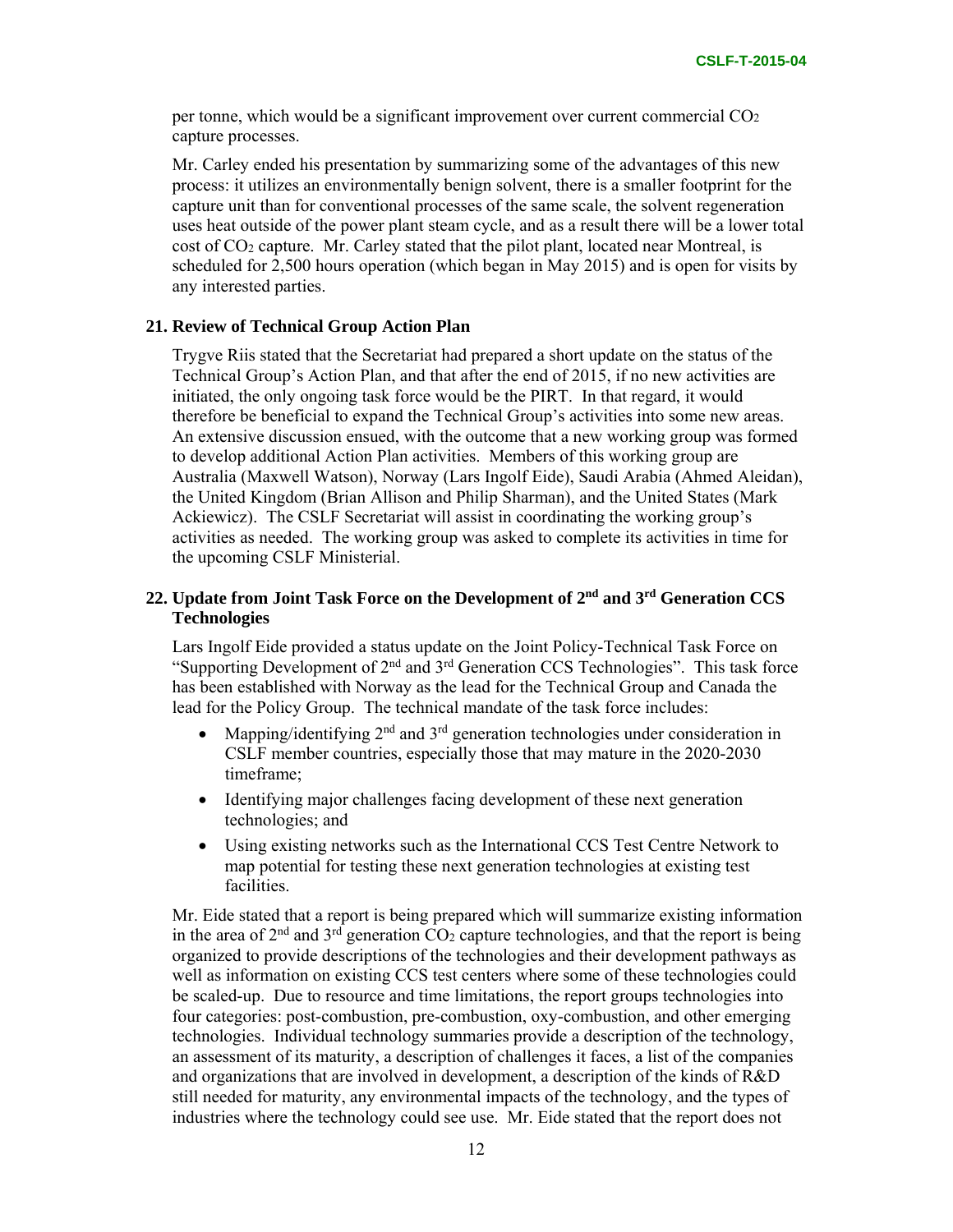address the economics for use of these technologies but does show technology readiness levels. Completion of the report is expected in time for the Ministerial meeting. At the conclusion of Mr. Eide's presentation, there was agreement that Secretariat will circulate a copy of the report-in-progress to all Technical Group delegates, and that the delegates will provide any comments, additions and corrections to Mr. Eide by the end of August.

Following Mr. Eide's update, Geoff Murphy gave a short presentation that described a proposed new section of the CSLF website that would track the development of 2nd and  $3<sup>rd</sup>$  generation CO<sub>2</sub> capture technologies. This new section, to be created and maintained by the CSLF Secretariat, would highlight technology approaches and existing test facilities. Mr. Murphy provided that the new section would also include the task force's definitions of what constitutes a  $2<sup>nd</sup>$  generation and a  $3<sup>rd</sup>$  generation technology.

It was also proposed that this new section also include information on technology providers, but several delegates were skeptical about how well such a section on technology providers could be developed and maintained, in terms of both completeness and accuracy. Philip Sharman pointed out that the proposed country-by-country approach is not always adequate as some technology providers are multinational. In the end there was agreement that the Secretariat should, for now, create new website sections for technology approaches and test facilities, with the allowance that it would be a continuing work in progress and information would be added as it becomes available.

Kathryn Gagnon then gave a short presentation that highlighted the policy context for advancement of 2nd and 3rd generation technologies. As a background, Canada's delegation had brought in a consultant who interviewed 35 individuals representing eight countries and a variety of organizations to provide insight on what policy barriers existed for inhibiting progress on these technologies, what success factors were in place for advancing the technologies, and what mechanisms would be useful for accelerating development of the technologies. Ms. Gagnon stated that results from this process showed that there were already some mechanisms, such as carbon pricing and loan guarantees, which were helping the first generation of technologies make it to the demonstration phase but there were currently no real market drivers for CCS. The existence of test centers was considered critical to the development of newer and more advanced technologies as these reduce the costs for testing these technologies at larger scales. Even more critical, the existence of country initiatives such as Norway's CLIMIT Program are providing a pathway for technology developers for development and scaleup, including funding opportunities. Ms. Gagnon closed her presentation by stating that she would expand on these themes at the upcoming Policy Group meeting.

### **23. Technical Group Deliverables for 6th CSLF Ministerial Conference**

Richard Lynch provided a short summary on Technical Group deliverables to the upcoming Ministerial Conference. Four documents are anticipated: the TRM Interim Report, the report on "Supporting Development of 2<sup>nd</sup> and 3<sup>rd</sup> Generation CO<sub>2</sub> Capture Technologies" (though an executive summary may be the specific deliverable to the Ministers), a paper describing outcomes from the upcoming "Lessons Learned from Large-Scale CCS" Technology Workshop (*note: successfully held on June 17th*), and a "Messages and Recommendations from the CSLF Technical Group" document which would bring together results and outcomes from various other Technical Group task forces and events. Mr. Lynch also stated that unlike what happened at the previous Ministerial Meeting in 2013, this time the Technical Group will have a much greater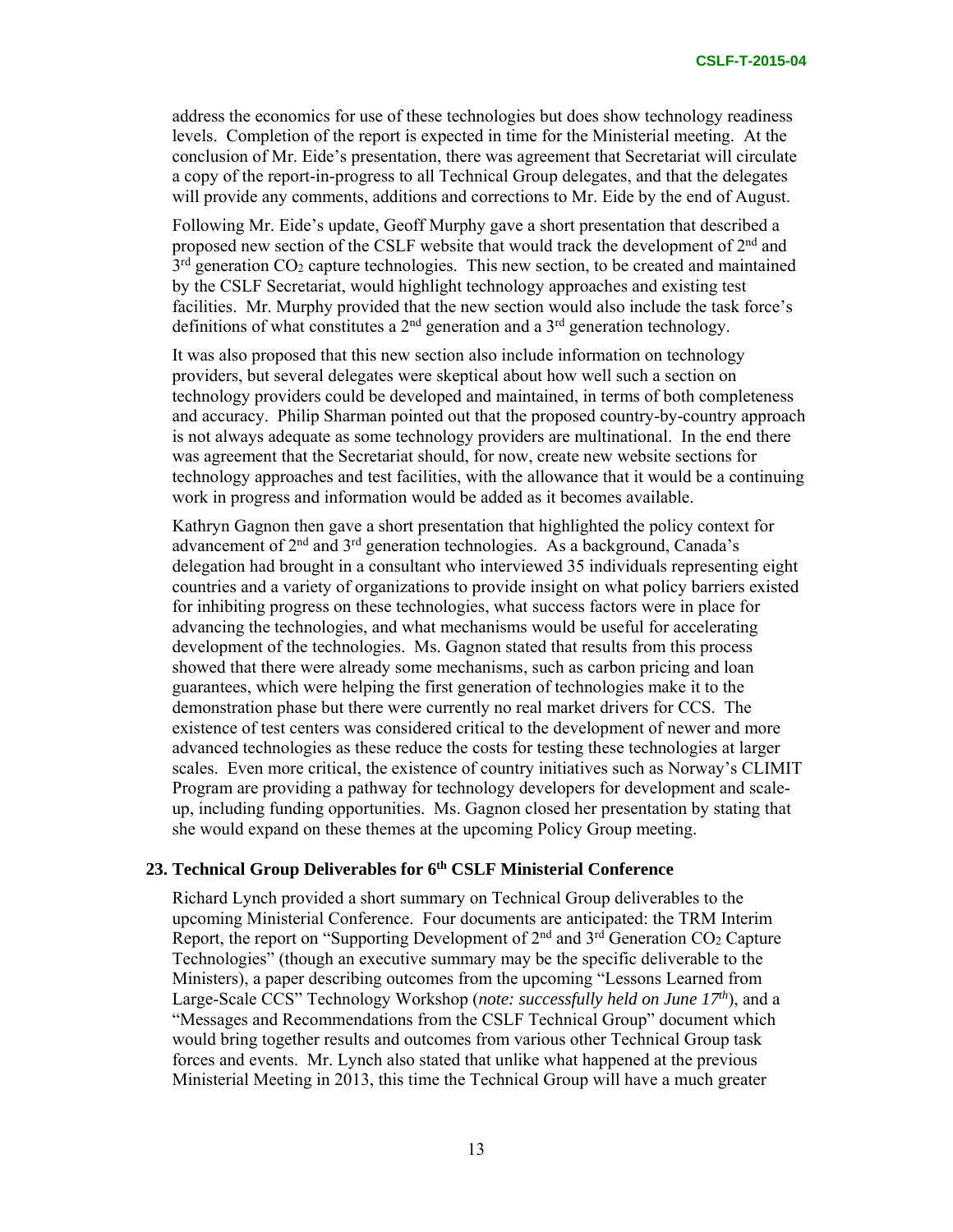presence at the Ministerial Conference including a seat at the table and an item on the agenda.

### **24. Update on International CO2 Capture Test Centre Network**

Lars Ingolf Eide gave a short presentation on the status of the International CO2 Capture Test Centre Network, which was officially launched in 2013 to accelerate CCS technology development. Mr. Eide stated that the network's main function is to facilitate knowledge sharing of operational experience and non-confidential information, and that analysis and problem solving (and *not* data collection) is the network's focus. Criteria for a test facility's membership in the network is that the facility must be operating on real flue gas (i.e., be connected to a power plant or industrial plant), it must have the intent of being neutral in any technology decisions, it must be willing to share information and receive visitors, and it must be willing to pay a membership fee. Some of the fee money is being used to support workshops.

Mr. Eide stated that there have been three previous workshops, in Mongstad, Norway in May 2014 (which was focused on amine-based post-combustion capture), in Austin, Texas, U.S.A., in October 2014 (which was an exchange of experiences on how best to measure and model amine emissions), and in Wilhelmshaven, Germany in April 2015 (which was focused on aerosols and mist formations). The next workshop will be in Regina in September 2015 as part of the IEAGHG Post-Combustion Capture Conference. Future knowledge-sharing topics may include health, safety and the environment (HSE), instrumentation and monitoring, waste management, comparing baselines, and promoting technology certification and standardization. Mr. Eide concluded his presentation by mentioning that the network is actively pursuing new members and seeks to establish liaisons with other CCS-related networks.

### **25. Update on Future CSLF Meetings**

Richard Lynch provided a short summary of upcoming CSLF events, beginning with the next day's "Lessons Learned from Large-Scale CCS" technology workshop. Mr. Lynch stated that the workshop will have two sessions, on siting / construction and operation, with eight large-scale projects represented. Concerning the  $6<sup>th</sup>$  CSLF Ministerial Meeting, being hosted by the Kingdom of Saudi Arabia's Ministry of Petroleum and Mineral Resources in Riyadh, Mr. Lynch stated that the event would be a five day meeting, organized as follows:

- Sunday, November 1: task force meetings
- Monday, November 2: Technical Group meeting
- Tuesday, November 3: Policy Group meeting
- Wednesday, November 4: Ministerial Conference
- Thursday, November 5: site visit (*intended for Ministers and heads of delegation*)

Mr. Lynch stated that further details concerning the Ministerial would be forthcoming soon. Hamoud AlOtaibi expanded on this outline by mentioning that the Ministerial Conference will include a public-private roundtable and that the site visit on November 5th would be to Saudi Aramco facilities in Dhahran. Mr. AlOtaibi also mentioned that there would be an exhibition area, where companies and CSLF member countries can showcase their CCS-related technologies and projects.

For the 2016 CSLF meetings, Mr. Lynch stated that there was nothing yet to report concerning the mid-year meeting but Japan may be willing to host the year-end annual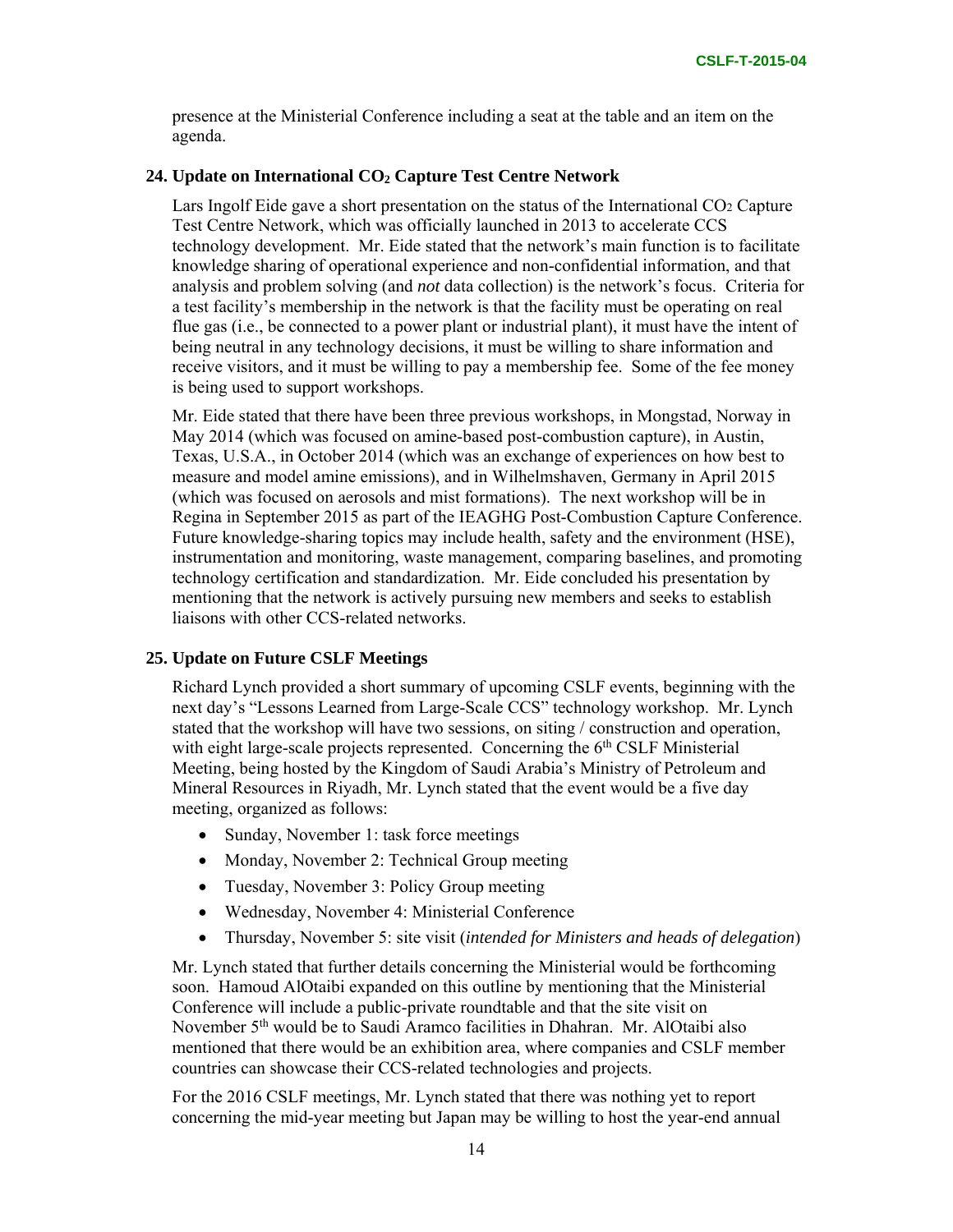meeting. Takashi Kawabata was called on for additional comments and welcomed the opportunity to bring the CSLF to Japan. Mr. Kawabata stated that a budgetary request for the meeting has been made, so Japan's hosting of the 2016 CSLF Annual Meeting should be considered tentative at this point with a final decision expected by the end of the year.

### **26. Farewell to Two Friends**

Earlier in the meeting there was a short appreciation of two retiring CSLF delegates. This was the last meeting for two of the Technical Group's Vice Chairs, Stefan Bachu and Clinton Foster. Richard Lynch expressed gratitude from the Secretariat for the tremendous amount of proactiveness and leadership they have provided the CSLF and said that it had been a privilege to have worked with them. Trygve Riis presented Dr. Bachu and Dr. Foster each with a gift to recognize and honor their years of service to the CSLF. The meeting attendees bid farewell to Dr. Bachu and Dr. Foster with a round of applause.

# **27. Review of Consensuses Reached and Action Items**

Consensus was reached on the following items:

- The Jingbian CCS Project is recommended by the Technical Group to the Policy Group for CSLF recognition.
- The Technical Group will form a working group to develop additional Action Plan activities. Members of the working group are Australia, Norway, Saudi Arabia, the United Kingdom, and the United States.
- The Technical Group will revise the TRM Interim Report, incorporating new information about the current status of technology for the identified ten technology needs areas.

| <b>Item</b>    | Lead                           | Action                                                                                                                                                                                                                                                                                                                                                                                                                                        |
|----------------|--------------------------------|-----------------------------------------------------------------------------------------------------------------------------------------------------------------------------------------------------------------------------------------------------------------------------------------------------------------------------------------------------------------------------------------------------------------------------------------------|
| 1              | <b>Technical Group Chair</b>   | Provide the Technical Group's recommendation to the<br>Policy Group that the Jingbian Project be recognized by<br>the CSLF. (Note: this was done at the June $18^{th}$ Policy<br>Group meeting.)                                                                                                                                                                                                                                              |
| $\overline{2}$ | The ten PIRT working<br>groups | Obtain expert opinions on technology readiness for<br>the technology needs areas identified in the TRM.<br>Once new graphics are available, do rewrites of the<br>ten technology sections of the TRM Interim Report,<br>de-emphasizing $2nd$ and $3rd$ generation technologies<br>(including removal of the graphics for $2nd$ and $3rd$<br>generation technologies) and eliminating any<br>descriptions that are not applicable or relevant. |
| 3              | Secretariat                    | Coordinate the rewrite of the TRM Interim Report,<br>including developing new graphics based on expert<br>opinions about technology readiness and doing any<br>re-writes that are needed for other parts of the<br>report.                                                                                                                                                                                                                    |

Action items from the meeting are as follows: